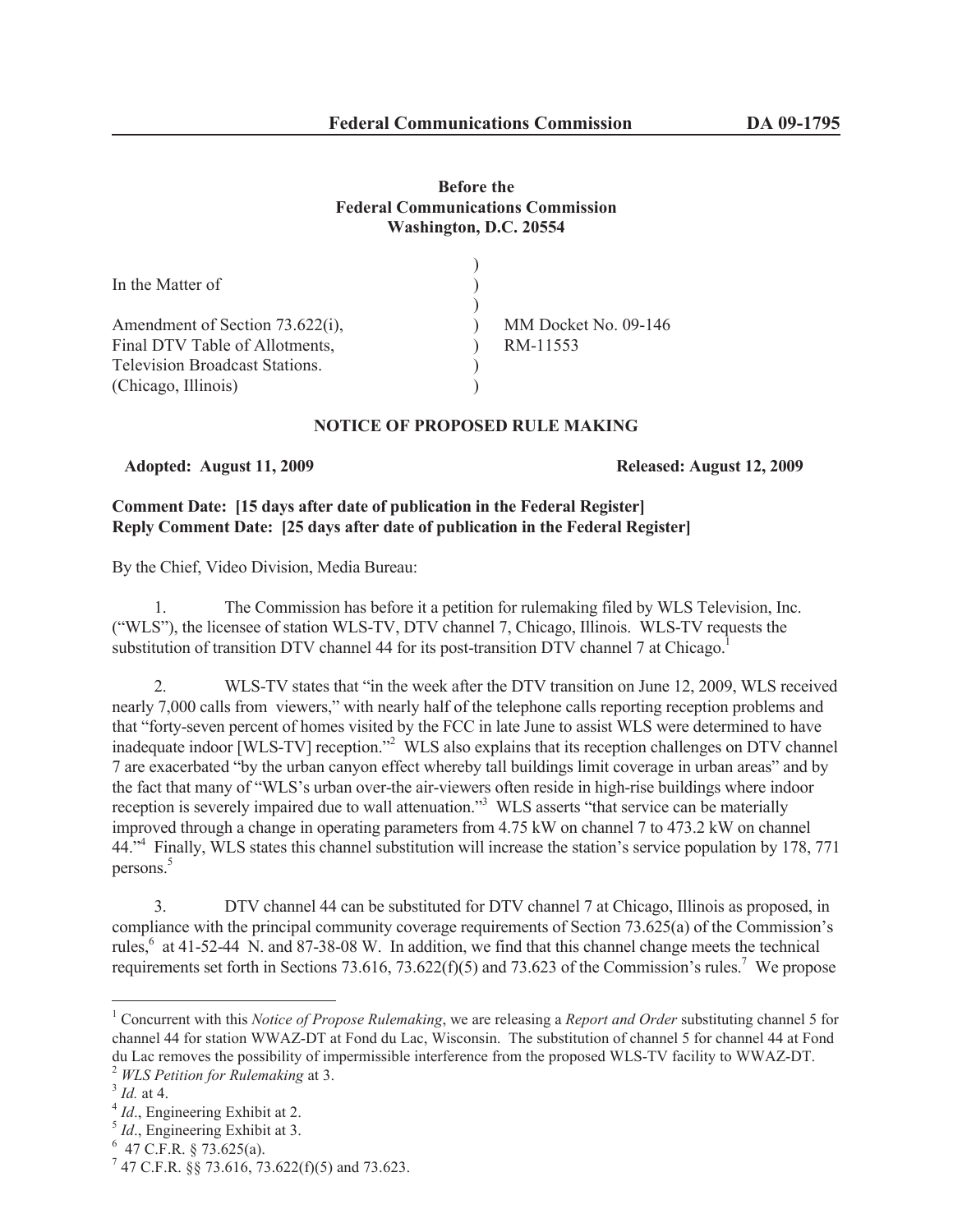to substitute DTV channel 44 for DTV channel 7 for station WLS-TV at Chicago with the following specifications:

| City and State    |    | DTV Channel DTV Power (kW) | Antenna HAAT (m) |
|-------------------|----|----------------------------|------------------|
| Chicago, Illinois | 44 | 473.3                      | 515              |

4. Accordingly, we seek comments on the proposed amendment of the DTV Table of Allotments, Section 73.622(i) of the Commission's rules, $\frac{8}{3}$  for the community listed below, to read as follows:

| City and State    | Channel No.                                |                                                 |  |  |
|-------------------|--------------------------------------------|-------------------------------------------------|--|--|
|                   | Present                                    | Proposed                                        |  |  |
| Chicago, Illinois | 7, 12, 19, *21, 27,<br>29, 31, 43, 45, *47 | $12, 19, *21, 27, 29,$<br>$31, 43, 44, 45, *47$ |  |  |

5. The Commission's authority to institute rule making proceedings, showings required, cutoff procedures, and filing requirements are contained in the attached Appendix and are incorporated by reference herein. Pursuant to Section 73.623(h) of the rules, mutually-exclusive applicants will be provided a 90-day period of time, from the date of a public notice identifying mutually-exclusive proposals, to resolve their mutual-exclusivity via engineering amendment or settlement.<sup> $9$ </sup> If we receive an application on or before the date for filing initial comments in this proceeding, which proposes a facility which is mutuallyexclusive with the proposal set forth herein, we will issue a public notice and the parties will have 90 days within which to resolve their mutual-exclusivity. If the parties resolve their mutual-exclusivity, we will complete the rulemaking process by issuing the appropriate order. If the parties are unable to resolve their mutual-exclusivity, we will terminate this proceeding and dismiss the maximization application.

6. Pursuant to Sections 1.415 and 1.419 of the Commission's rules, interested parties may file comments on or before [15 days after publication in the Federal Register] and reply comments on or before [25 days after publication in the Federal Register], and are advised to read the Appendix for the proper procedures. Comments should be filed with the Federal Communications Commission, Office of the Secretary, 445 12th Street, S.W., Washington, D.C. 20554. Additionally, a copy of such comments should be served on the petitioner, or its counsel or consultant, as follows:

Tom W. Davidson, Esq. Akin Gump Strauss Hauer & Feld, LLP 1333 New Hampshire Ave., NW Washington, DC 20026

7. Parties must file an original and four copies of each filing. Filings can be sent by hand or messenger delivery, by commercial overnight courier, or by first-class or overnight U.S. Postal Service mail

 $847$  C.F.R. § 73.622(i).

 $9^9$  47 C.F.R. §73.623(h)(3).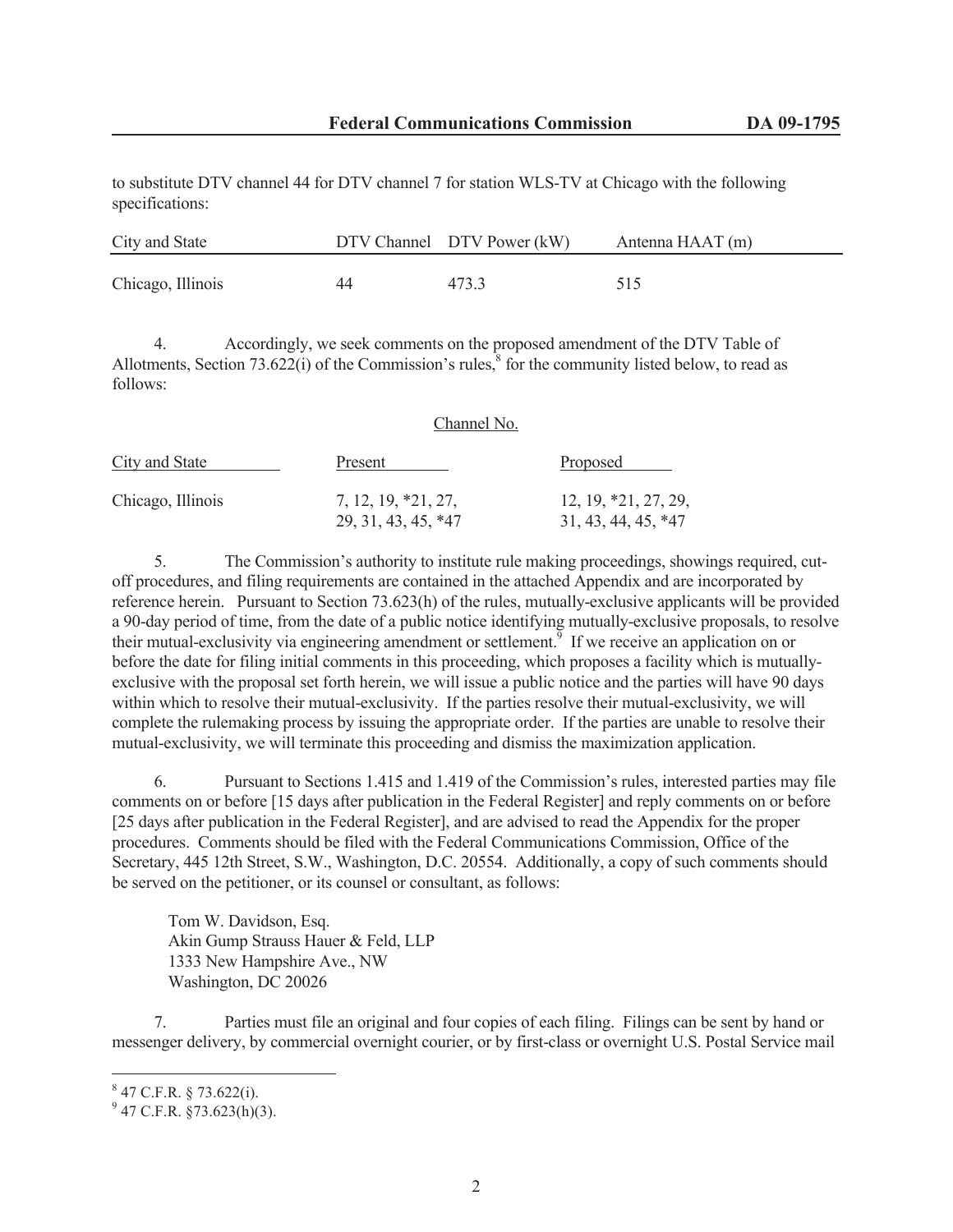(although we continue to experience delays in receiving U.S. Postal Service mail). The Commission's contractor, Natek, Inc., will receive hand-delivered or messenger-delivered paper filings for the Commission's Secretary at 236 Massachusetts Avenue, N.E., Suite 110, Washington, D.C. 20002. The filing hours at this location are 8:00 a.m. to 7:00 p.m. All hand deliveries must be held together with rubber bands or fasteners. Any envelopes must be disposed of before entering the building. Commercial overnight mail (other than U.S. Postal Service Express Mail or Priority Mail) must be sent to 9300 East Hampton Drive, Capitol Heights, Maryland 20743. U.S. Postal Service first-class mail, Express Mail, and Priority Mail should be addressed to 445 12th Street, S.W., Washington, D.C. 20554. All filings must be addressed to Marlene H. Dortch, Secretary, Federal Communications Commission, Office of the Secretary. Any filing that is not addressed to the Office of the Secretary will be treated as filed on the day it is received in the Office of the Secretary.<sup>10</sup> Accordingly, failure to follow the specified requirements may result in the treatment of a filing as untimely.

8. The Commission has determined that the relevant provisions of the Regulatory Flexibility Act of 1980 do not apply to a rule making proceeding to amend the DTV Table of Allotments, Section 73.622(i). This document does not contain proposed information collection requirements subject to the Paperwork Reduction Act of 1995, Public Law 104-13. In addition, therefore, it does not contain any proposed information collection burden "for small business concerns with fewer than 25 employees," pursuant to the Small Business Paperwork Relief Act of 2002, Public Law 107-198, § 3506(c)(4).

9. For further information concerning the proceeding listed above, contact Adrienne Y. Denysyk, Media Bureau, (202) 418-1600. For purposes of this restricted notice and comment rule making proceeding, members of the public are advised that no *ex parte* presentations are permitted from the time the Commission adopts a Notice of Proposed Rule Making until the proceeding has been decided and such decision in the applicable docket is no longer subject to reconsideration by the Commission or review by any court. An *ex parte* presentation is not prohibited if specifically requested by the Commission or staff for the clarification or adduction of evidence or resolution of issues in the proceeding. However, any new written information elicited from such a request or any summary of any new information shall be served by the person making the presentation upon the other parties to the proceeding in a particular docket unless the Commission specifically waives this service requirement. Any comment which has not been served on the petitioner constitutes an *ex parte* presentation and shall not be considered in the proceeding. Any reply comment which has not been served on the person(s) who filed the comment, to which the reply is directed, constitutes an *ex parte* presentation and shall not be considered in the proceeding.

### FEDERAL COMMUNICATIONS COMMISSION

Clay C. Pendarvis Associate Chief, Video Division Media Bureau

<sup>10</sup> *See* 47 C.F.R. § 1.7.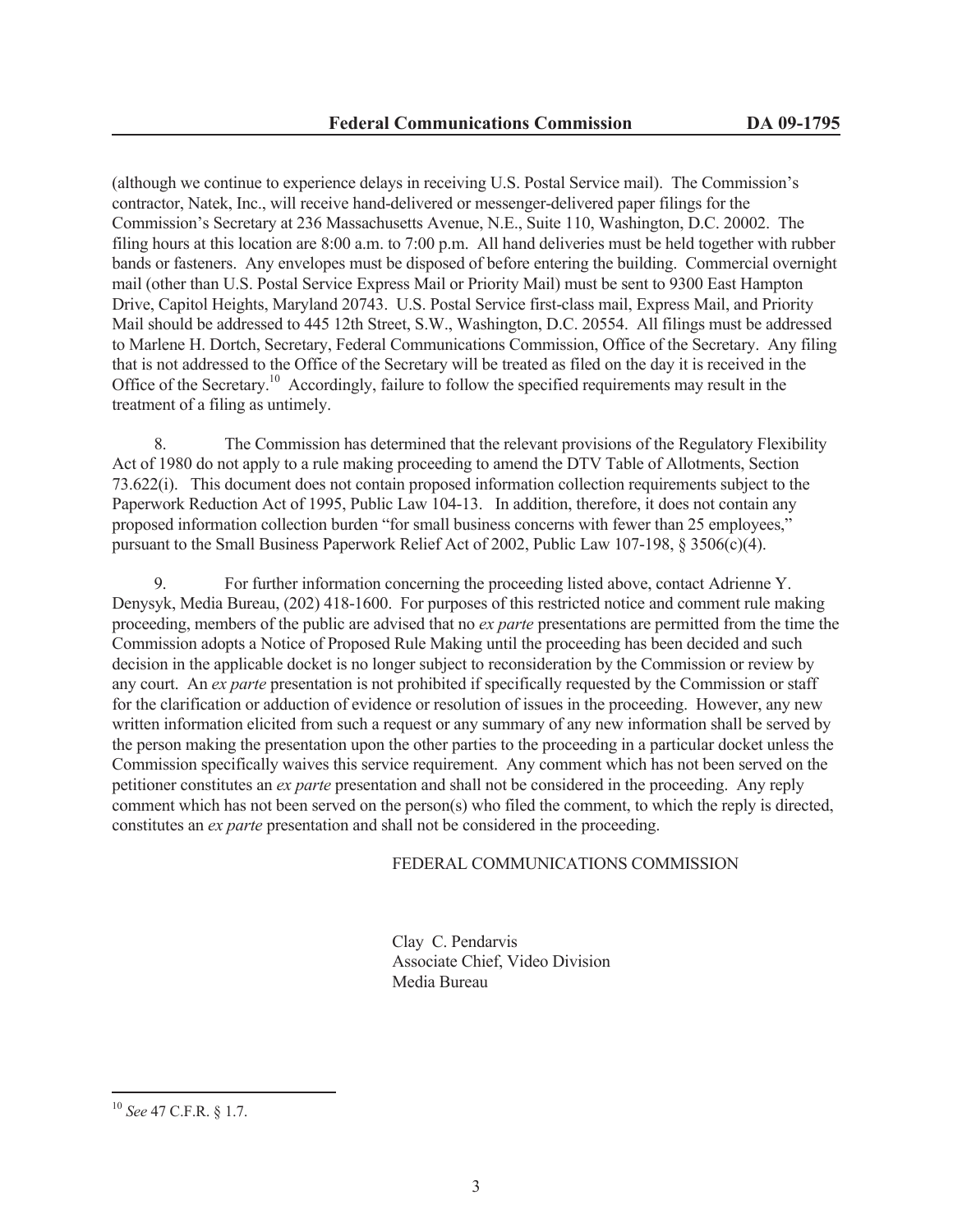# **APPENDIX**

1. Pursuant to authority found in 47 U.S.C. Sections  $4(i)$ ,  $5(c)(1)$ ,  $303(g)$  and  $(r)$ , and  $307(b)$ of the Communications Act of 1934, as amended, and 47 C.F.R. Sections 0.61, 0.204(b) and 0.283, IT IS PROPOSED TO AMEND the DTV Table of Allotments, 47 C.F.R. Section 73.622(i), as set forth in the *Notice of Proposed Rule Making* to which this *Appendix* is attached.

2. Showings Required. Comments are invited on the proposal(s) discussed in the *Notice of Proposed Rule Making* to which this *Appendix* is attached. Proponent(s) will be expected to answer whatever questions are presented in initial comments. The proponent of a proposed allotment is also expected to file comments even if it only resubmits or incorporates by reference its former pleadings. It should also restate its present intention to apply for the channel if it is allotted and, if authorized, to build a station promptly. Failure to file may lead to denial of the request.

3. Cut-off protection. The following procedures will govern the consideration of the filings in this proceeding;

(a) Counterproposals advanced in this proceeding itself will be considered, if advanced in initial comments, so that parties may comment on them in reply comments. They will not be considered if advanced in reply comments. (See Section 1.420(d) of the Commission's Rules.) Because the Commission has not yet lifted its freeze on the filing of petitions for rulemaking to establish new DTV channel allotments and for changes in community of license, $11$  we will not consider counterproposals which propose new allotments or changes in community of license.

(b) With respect to petitions for rule making which conflict with the proposal in this Notice, they will be considered as comments in the proceeding, and Public Notice to this effect will be given as long as they are filed before the date for filing initial comments herein. If they are filed later than that, they will not be considered in connection with the decision in this docket.

(c) The filing of a counterproposal may lead the Commission to allot a different channel than was requested for any of the communities involved.

4. Comments and Reply Comments; service. Pursuant to applicable procedures set out in 47 C.F.R. Sections 1.415 and 1.420, interested parties may file comments and reply comments on or before the dates set forth in the *Notice of Proposed Rule Making* to which this *Appendix* is attached. All submissions by parties to this proceeding or by persons acting on behalf of such parties must be made in written comments, reply comments, or other appropriate pleadings. The person filing the comments shall serve comments on the petitioners. Reply comments shall be served on the person(s) who filed comments to which the reply is directed. A certificate of service shall accompany such comments and reply comments (*see* 47 C.F.R. Section 1.420(a), (b) and (c)). Comments should be filed with the Secretary, Federal Communications Commission, Washington, D.C. 20554.

5. Number of Copies. In accordance with the provisions of 47 C.F.R. Section 1.420, an original and four copies of all comments, reply comments, pleadings, briefs, or other documents shall be

<sup>&</sup>lt;sup>11</sup> *See* Public Notice, "Freeze on the Filing of Certain TV and DTV Requests for Allotment or Service Area Changes," 19 FCC Rcd 14810 (MB 2004).